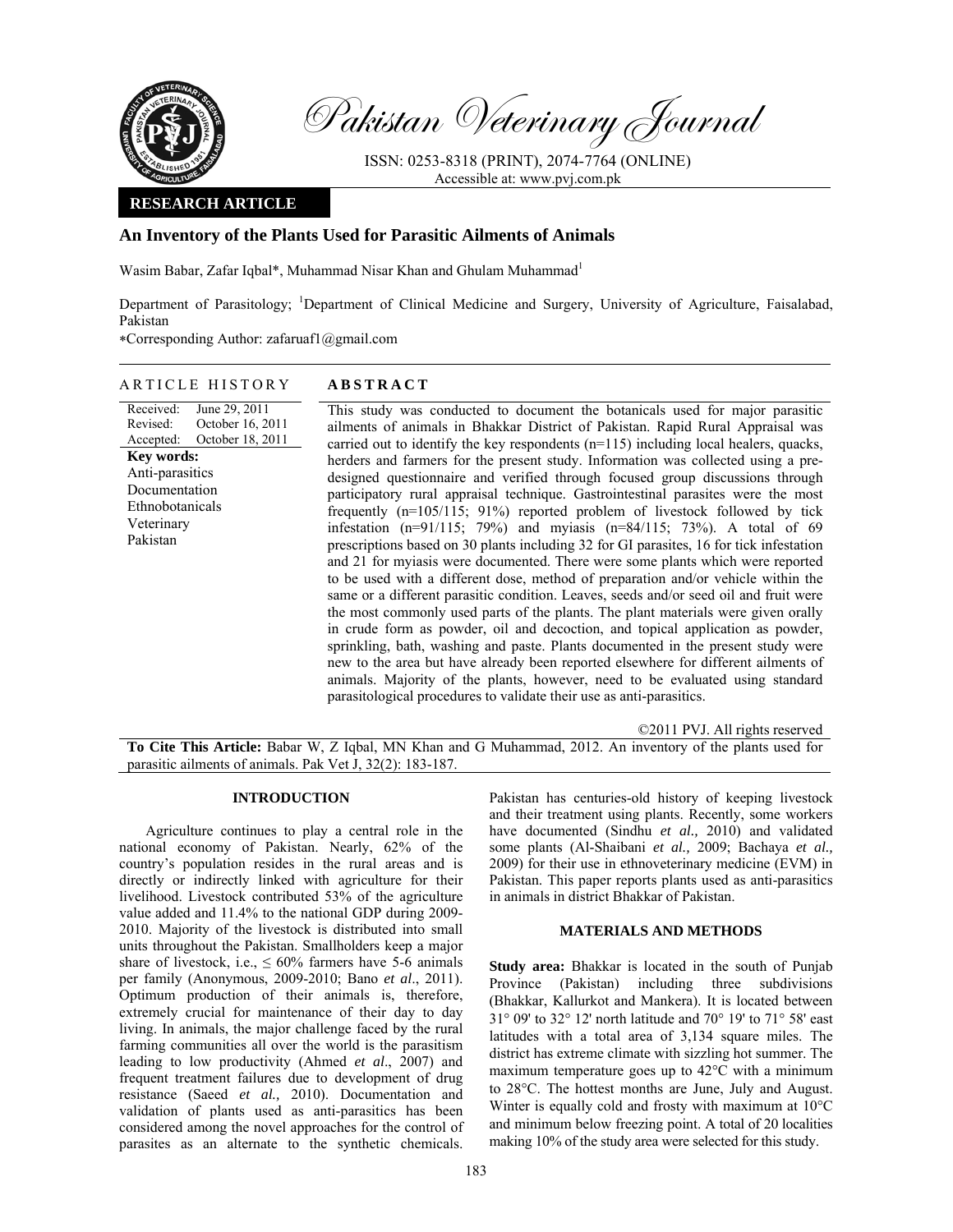**EVM Survey:** An exploratory survey was conducted initially to identify the respondents following Rapid Rural Appraisal techniques. The population of concern was people familiar with EVM including local healers, quacks, herders and farmers. A total of 115 key respondents were selected in the survey from amongst the 180 people interviewed for the purpose. All the respondents were males, more than 40 years in age, and having good repute among the farming communities. Survey team comprised of a veterinarian, a community representative well versed with the local language and a note taker. Information was collected from the key respondents using a well-structured questionnaire on the use of plants as anti-parasitics following standard Participatory Rural Appraisal technique (Khan, 2010). Focused group discussions and field visits were conducted with the key respondents for documentation of the information. Information was crosschecked in different meetings organized with the key respondents.

# **RESULTS AND DISCUSSION**

Gastrointestinal (GI) parasites were the most frequently (n=105/115; 91%) reported problem of livestock followed by tick infestation (n=91/115; 79%) and myiasis (n=84/115; 73%). Respondents were well aware of the tick infestation and myiasis but they used to diagnose GI parasites based on the symptoms like poor growth, loss of weight, diarrhea and dysentery in animals. Animal husbandry practices in the area are generally poor and majority of the farmers has to depend on the communal grazing. Therefore, often the animals are under fed and suffer malnutrition. These factors coupled with abundance of intermediate hosts/flies, humid climate and mixed animal species grazing contribute to high prevalence of parasitic diseases. This was confirmed by

the qualified veterinarians and observed by the survey team working in the area.

This is the first documentation of the anti-parasitic plants from District Bhakkar, Pakistan. A total of 30 plants were documented for their use against GI parasites, tick infestation and myiasis (Table 1). A total of 69 prescriptions including 32 for GI parasites (Table 2), 16 for tick infestation (Table 3) and 21 for myiasis (Table 4) were documented. There were some plants which were reported to be used with a different dose, method of preparation and/or vehicle within the same or a different parasitic condition. For GI parasites, the plants which were part of multiple prescriptions included *Trachyspermum ammi* (n=4), *Acacia nilotica* (n=3), *Brassica campestris* (n=3), *Moringa oleifera* (n=2)*, Ziziphus jujuba* (n=2)*, Coriandrum sativum* (n=2) and *Terminalia chebula* (n=2). Likewise, *Piper nigrum* (n=3), *Melia azedarach* (n=2), *Aloe vera* (n=2), *Azadirachta indica* (n=2) and *B. campestris* (n=2) were the part of multiple prescriptions for tick infestation. Similarly, for myiasis, *A. indica* (n=5), *Calotropis procera* (n=3), *Capsicum annuum* (n=2) and *Nicotiana tabacum* (n=2) were part of multiple prescriptions.

*A. indica* was the most frequently (n=103/115; 89.6%) reported plant used for one or more than one parasitic conditions followed by *T. ammi* (n=94/115; 81.7%), *B. campestris* (n=51/115; 58.6%), *P. nigrum* (n=56/115; 48.7%), *N. tabacum* (n=39/115; 44.9%), *Citrullus colocynthis* (n= 36/115; 31.3%), *A. vera* (n=28/115; 24.4%), *C. annum* (n=25/115; 21.7%), *C. procera* (n=23/115; 20%), *Mallotus phillippinensis* (n=21/115; 24.2%), *Allium sativum* (n=19/115; 16.5%) and *Vernonia anthelmintica* (n=16/115; 13.9%). Leaves, seeds and/or seed oil  $(n=23)$ , and fruit  $(n=18)$  were the most commonly used parts of the plants. Resin, gel, bulb, nut, pulp and rhizomes were the less frequently used parts

**Table 1:** Plants with their local names used against different parasitic conditions in animals

| Family              | Plant species (voucher specimen number) <sup>a</sup>        | Local name    | Indications                                |
|---------------------|-------------------------------------------------------------|---------------|--------------------------------------------|
| Aloaceae            | Aloe vera (L.) Burm. f. (Bk35/07)                           | Kawar gandal  | GI parasites and tick infestation          |
| Apiaceae            | Coriandrum sativum L. (Bk16/07)                             | <b>Dhania</b> | <b>GI</b> parasites                        |
| Apiaceae            | Ferula asafoetida L. (Bk24/07)                              | Heeng         | <b>GI</b> parasites                        |
| Apiaceae            | Foeniculum vulgare P. Mill. (Bk63/07)                       | Sounf         | GI parasites                               |
| Apiaceae            | Trachyspermum ammi (L.) Sprague ex Turrill. (Bk05/07)       | Ajwain        | GI parasites                               |
| Arecaceae           | Areca catechu L. (Bk34/07)                                  | Kattha        | <b>GI</b> parasites                        |
| Arecaceae           | Phoenix dactylifera L. (Bk38/07)                            | Khajoor       | <b>Myiasis</b>                             |
| Asclepiadaceae      | Calotropis procera (Ait.) W.T.Ait. (Bk01/07)                | Aak           | <b>Myiasis</b>                             |
| Asteraceae          | Vernonia anthelmintica (L.) Willd. (Bk32/07)                | Kali zeeri    | GI parasites and tick infestation          |
| <b>Brassicaseae</b> | Brassica campestris L. ssp. napus Duthie & Fuller (Bk59/07) | Sarson        | GI parasites, tick infestation and myiasis |
| Combretaceae        | Terminalia chebula Retz. (Bk23/07)                          | Harar         | <b>GI</b> parasites                        |
| Cruciferae          | Eruca sativa Mill. (Bk69/07)                                | Ussoo         | GI parasites, tick infestation and myiasis |
| Cucurbitaceae       | Citrullus colocynthis (L.) Schrad. (Bk40/07)                | Kor tuma      | GI parasites and tick infestation          |
| Euphorbiaceae       | Mallotus philippinensis (Lamk.) Meull. Arg. (Bk33/07)       | Kamela        | GI parasites                               |
| Fabaceae            | Acacia nilotica (L.) Willd. ex Delile (Bk37/07)             | Keekar        | GI parasites                               |
| Lamiaceae           | Mentha arvensis L. (Bk53/07)                                | Podina        | <b>Myiasis</b>                             |
| Liliaceae           | Allium cepa L. var. aggregatum G. Don (Bk53/07)             | Piaz          | GI parasites                               |
| Liliaceae           | Allium sativum L. (Bk41/07)                                 | Lehsan        | GI parasites                               |
| Linaceae            | Linum usitatissimum L. (Bk06/07)                            | Alsi          | <b>Myiasis</b>                             |
| Meliaceae           | Azadirachta indica A. Juss. (Bk48/07)                       | <b>Neem</b>   | GI parasites and myiasis                   |
| Meliaceae           | Melia azedarach L. (Bk17/07)                                | Dharek        | <b>Tick infestation</b>                    |
| Moringaceae         | Moringa oleifera Lam. (Bk61/07)                             | Sohanjna      | GI parasites                               |
| Piperaceae          | Piper nigrum L. (Bk31/07)                                   | Kali mirch    | GI parasites, tick infestation and myiasis |
| Poaceae             | Triticum aestivum L. (Bk19/07)                              | Gandum        | Tick infestation                           |
| Rhamnaceae          | Ziziphus jujuba L. Lam., non P. Mill. (Bk11/07)             | Beri          | GI parasites                               |
| Rutaceae            | Citrus medica L. (Bk50/07)                                  | Nimbu         | <b>Myiasis</b>                             |
| Solanaceae          | Capsicum annuum L. (Bk64/07)                                | Surkh mirch   | GI parasites, tick infestation and myiasis |
| Solanaceae          | Nicotiana tabacum L. (Bk65/07)                              | Tambaku       | GI parasites, tick infestation and myiasis |
| Solanaceae          | Withania coagulans Dunal (Bk51/07)                          | Paneer        | GI parasites and tick infestation          |
| Zingiberaceae       | Curcuma longa L. (Bk22/07)                                  | Haldi         | <b>Myiasis</b>                             |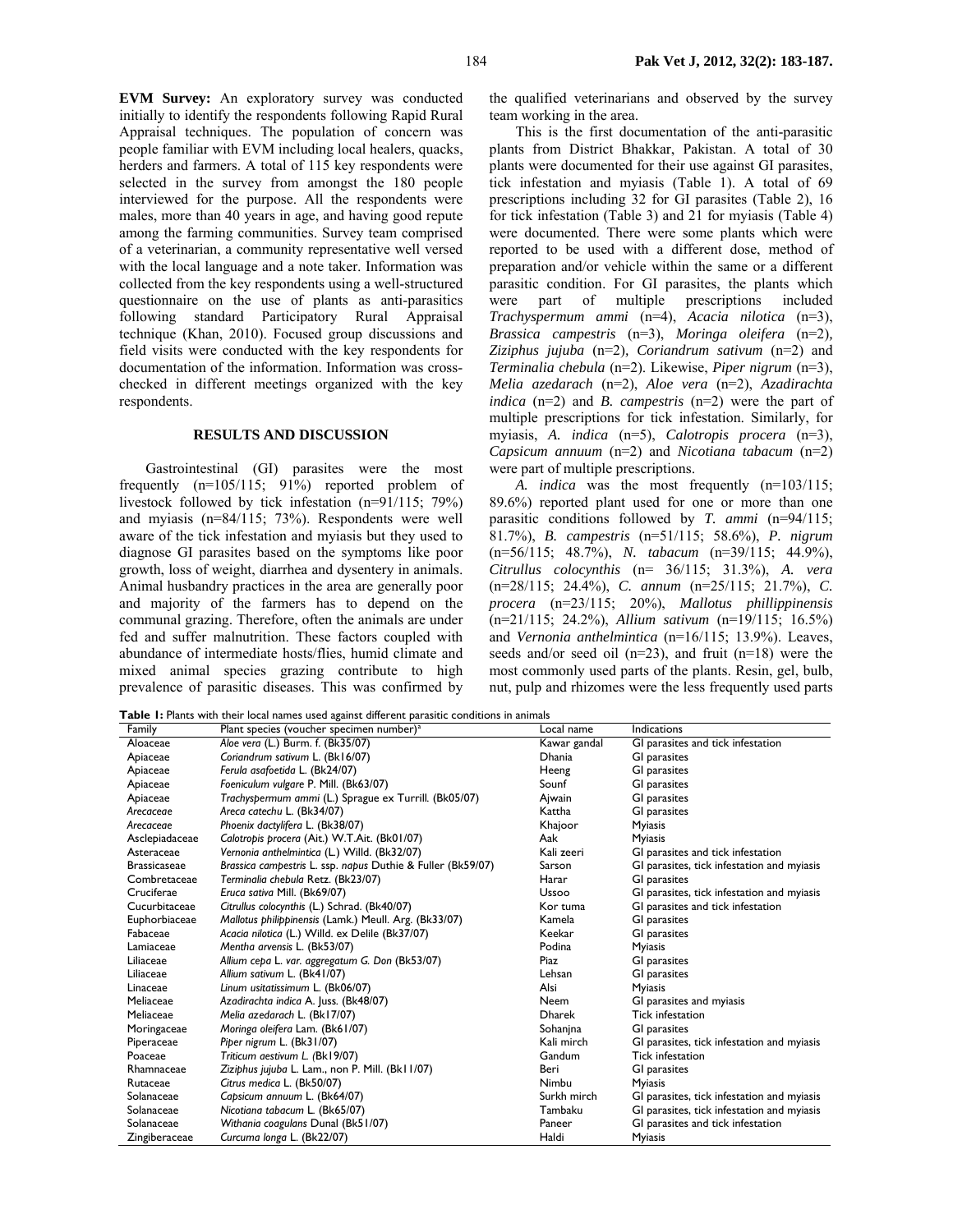**Table 2:** Dose, preparation, administration and frequency of usage of different plants against gastrointestinal parasites of animals

| Parts used/Plant species    | Dose, preparation and administration                                                                                                                            | Frequency<br>$(n=115)$ , n $(\%)$ |
|-----------------------------|-----------------------------------------------------------------------------------------------------------------------------------------------------------------|-----------------------------------|
| Seeds                       |                                                                                                                                                                 |                                   |
| Trachyspermum ammi          | 125 g seeds given orally                                                                                                                                        | 69 (60)                           |
| Trachyspermum ammi          | Decoction of 100 g seeds mixed with 250 ml water given orally                                                                                                   | 10(8.7)                           |
| Trachyspermum ammi          | 100 g seeds mixed with 25 g each of sodium chloride and Piper nigrum fruit given orally                                                                         | 9(7.8)                            |
| Trachyspermum ammi          | 125 g seeds mixed in jaggery given orally                                                                                                                       | 6(5.2)                            |
| Vernonia anthelmintica      | 100 g seeds each of Vernonia anthelmintica, Piper nigrum and Foeniculum vulgare with 50 g each of<br>sodium chloride and black salt given orally                | 6(5.2)                            |
| Foeniculum vulgare          | 100 g each of Foeniculum vulgare seeds, Piper nigrum fruit, Vernonia anthelmintica seeds and added<br>50 g each of sodium chloride and black salt; given orally | 6(5.2)                            |
| Coriandrum sativum          | Give 50 g seeds given orally                                                                                                                                    | (0.87)                            |
| Coriandrum sativum          | 50 g seeds mixed with 25 g sodium chloride given orally                                                                                                         | 1(0.87)                           |
| Moringa oleifera            | 100 g seeds mixed in 250 ml Brassica campestris seed oil and given orally                                                                                       | (0.87)                            |
| Fruit                       |                                                                                                                                                                 |                                   |
| Mallotus philippinensis     | 250 g fruit (cut in small pieces) mixed in animal feed given orally                                                                                             | 21(18.3)                          |
| Citrullus colocynthis       | 250 g finely chopped fruit mixed with 50 g each of sodium chloride and black salt given orally                                                                  | 15(13)                            |
| Piper nigrum                | 25 g each of Piper nigrum fruit, sodium chloride mixed with 50 g Trachyspermum ammi seeds given orally                                                          | 9(7.8)                            |
| Piper nigrum                | 100 g each of Piper nigrum fruit, Vernonia anthelmintica seeds, Foeniculum vulgare seeds and added<br>50 g each of sodium chloride and black salt; given orally | 6(5.2)                            |
| Piper nigrum                | 125 g Piper nigrum fruit and 250 g jaggery added in 1 kg desi ghee (vanaspati) given orally                                                                     | 5(4.4)                            |
| Capsicum annuum             | 100 g finely chopped red chillies given orally with jiggery                                                                                                     | 4(3.5)                            |
| Piper nigrum                | 25 g each of sodium chloride and Piper nigrum fruit added in lassi (milk whey); given orally                                                                    | 2(1.7)                            |
| Terminalia chebula          | 50 g chopped fruit cooked in 250 g desi ghee (vanaspati) given orally                                                                                           | 1(0.87)                           |
| Terminalia chebula          | 50 g chopped fruit given orally                                                                                                                                 | (0.87)                            |
| Leaves                      |                                                                                                                                                                 |                                   |
| Azadirachta indica          | 250 g leaves soaked in IL water given orally                                                                                                                    | 22(19.1)                          |
| Nicotiana tabacum           | 500 g leaves soaked in 1 L water and added 50 g sodium chloride to the filtrate; given orally                                                                   | 10(8.7)                           |
| Ziziphus jujuba             | 2-3 kg leaves given orally                                                                                                                                      | 7(6.1)                            |
| Withania coagulans          | 2 kg chopped leaves mixed with 125 g each of sodium chloride and black salt, mixed well and<br>added Eruca sativa oil to make bolus; given orally               | 2(1.7)                            |
| Acacia nilotica             | 1-2 kg leaves given orally                                                                                                                                      | 2(1.7)                            |
| Ziziphus jujuba             | I kg leaves soaked in 2 L water overnight and the filtrate is given orally                                                                                      | (0.87)                            |
| Moringa oleifera            | 500 g leaves given orally                                                                                                                                       | (0.87)                            |
| Acacia nilotica             | I kg leaves soaked in 2 L water overnight and given orally                                                                                                      | (0.87)                            |
| Seed oil                    |                                                                                                                                                                 |                                   |
| <b>Brassica campestris</b>  | 500 ml hot seed oil mixed with 100 g Allium sativum bulbs and given orally                                                                                      | 19(16.5)                          |
| <b>Brassica campestris</b>  | 500 ml seed oil given orally                                                                                                                                    | 9(7.8)                            |
| Eruca sativa                | Eruca sativa seed oil mixed with 2 kg chopped leaves of Withania coagulans and added 125 g each                                                                 | 2(1.7)                            |
|                             | of sodium chloride and black salt. Mixed well to make bolus and given orally                                                                                    |                                   |
| <b>Brassica campestris</b>  | 250 ml seed oil mixed with 100 g seeds of Moringa oleifera and given orally                                                                                     | (0.87)                            |
| <b>Bulb: Allium sativum</b> | 50 g bulbs cooked in 500 ml Brassica campestris seed oil and given orally                                                                                       | 19(16.5)                          |
| Pulp: Aloe vera             | 250 g pulp given orally                                                                                                                                         | 3(2.6)                            |
| Nut: Areca catechu          | 100 g nut powder added in 1 L lassi (milk whey) and given orally                                                                                                | 1(0.87)                           |
| Bark: Acacia nilotica       | I kg dried bark soaked in 2 L water and given orally                                                                                                            | (0.87)                            |
| Resin: Ferula asafetida     | 50 g resin mixed with 250 g jaggery given orally                                                                                                                | 1(0.87)                           |

Figures in parenthesis indicate percentage.

### **Table 3:** Dose, preparation, administration and frequency of usage of different plants against tick infestation in animals

| Conditions/Plant species   | Dose, preparation and administration                                                                                                                    |          |
|----------------------------|---------------------------------------------------------------------------------------------------------------------------------------------------------|----------|
| <b>Seeds</b>               |                                                                                                                                                         |          |
| Azadirachta indica         | Neem seed oil mixed with Brassica campestris seed oil in the ratio of 1:3; applied topically                                                            | 31 (27)  |
| Vernonia anthelmintica     | 50 g powdered seeds mixed in animal feed and given daily for 3 days                                                                                     | 10(8.7)  |
| <b>Brassica campestris</b> | I L seed oil mixed with 500 g Aloe vera gel; applied topically                                                                                          | 6(5.2)   |
| <b>Brassica campestris</b> | I L seed oil mixed with 50 g powdered seeds of Capsicum annuum; applied topically                                                                       | 4(3.5)   |
| Eruca sativa               | Sufficient quantity of seed oil applied on the affected skin                                                                                            | 4(3.5)   |
| Triticum aestivum          | 250 g seed flour and added 5-10 g each of Piper nigrum fruit and Vernonia anthelmintica seeds to prepare<br>a bread and given orally                    | 2(1.7)   |
| Fruit                      |                                                                                                                                                         |          |
| Piper nigrum               | 50 g Piper nigrum fruit mixed in animal feed and give daily for 3 days                                                                                  | 22(19.1) |
| Citrullus colocynthis      | 2-3 doses of 100 g Citrullus colocynthis fruit mixed in animal feed given orally                                                                        | 11(9.6)  |
| Capsicum annuum            | 50 g powdered fruits mixed with 500 ml Brassica campestris seed oil; applied topically                                                                  | 4(3.5)   |
| Piper nigrum               | 50 g Piper nigrum fruits mixed with 500 g desi ghee (vanaspati) and given orally daily for 3 days                                                       | 4(3.5)   |
| Piper nigrum               | 5-10 g each of Piper nigrum fruit and Vernonia anthelmintica seeds mixed with 250 g Triticum aestivum<br>seed flour to prepare a bread and given orally | 2(1.7)   |
| Leaves                     |                                                                                                                                                         |          |
| Azadirachta indica         | 500 g leaves boiled in 2 L water; applied topically                                                                                                     | 25(21.7) |
| Nicotiana tabacum          | 500 g leaves boiled in 2 L water; applied topically                                                                                                     | 18(15.7) |
| Melia azedarach            | Paste of ground fresh leaves applied over the skin                                                                                                      | 10(8.7)  |
| Melia azedarach            | I kg leaves boiled in 2-3 L water and given a bath to the animal                                                                                        | 9(7.8)   |
| Withania coagulans         | 500 g leaves soaked in 2 L water; applied topically                                                                                                     | 3(2.6)   |
| Gel                        |                                                                                                                                                         |          |
| Aloe vera                  | Gel applied on the affected areas                                                                                                                       | 19(16.5) |
| Aloe vera                  | 500 g gel and ground leaves mixed with 1 L Brassica campestris seed oil and applied topically                                                           | 6(5.2)   |

Figures in parenthesis indicate percentage.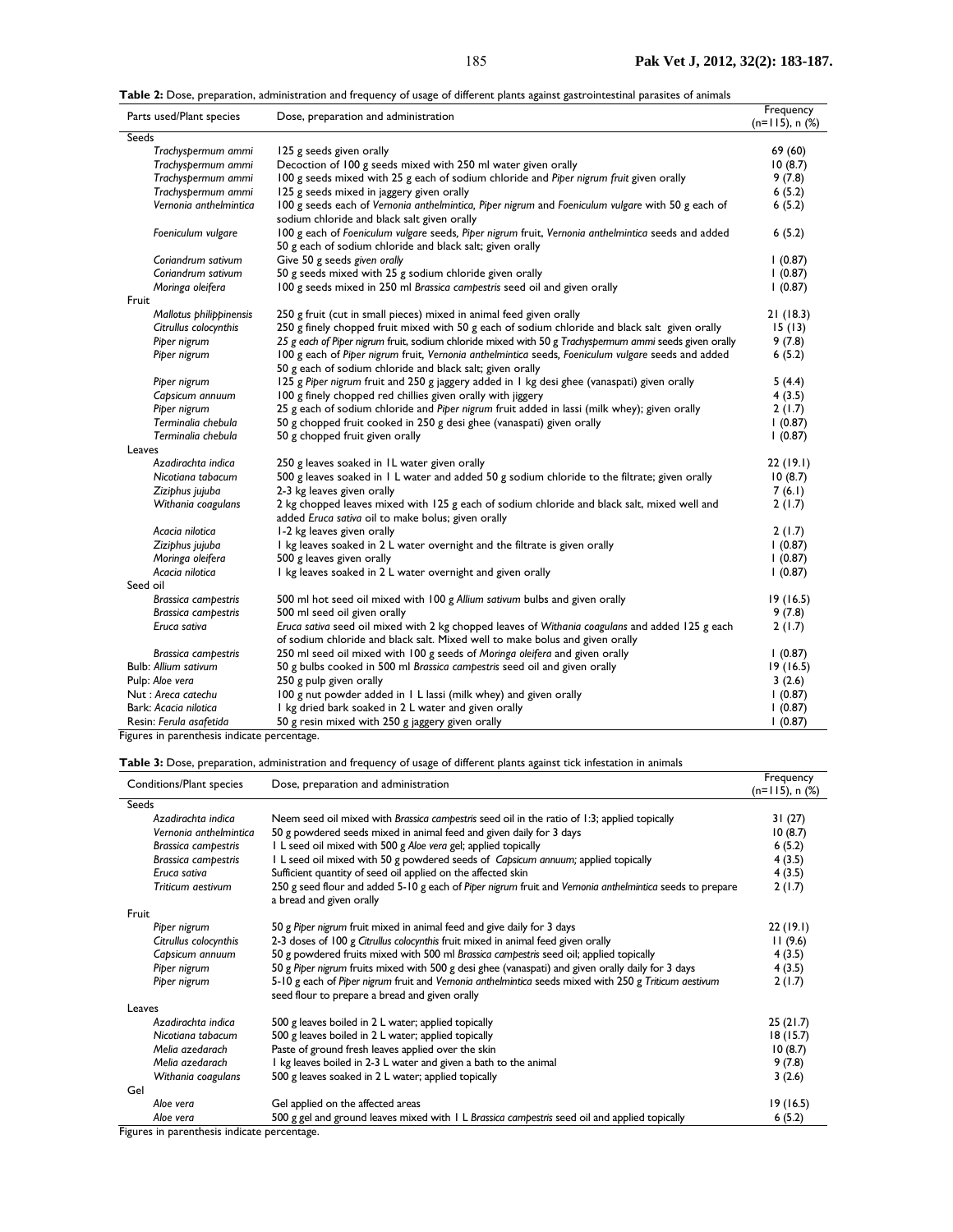| Table 4: Dose, preparation, administration and frequency of usage of different plants against tick infestation in animals |  |
|---------------------------------------------------------------------------------------------------------------------------|--|
|---------------------------------------------------------------------------------------------------------------------------|--|

| Conditions/Plant<br>Dose, preparation and administration |                                                                                                                                               | Frequency            |  |  |
|----------------------------------------------------------|-----------------------------------------------------------------------------------------------------------------------------------------------|----------------------|--|--|
| species                                                  |                                                                                                                                               | $(n=115)$ , n $(\%)$ |  |  |
| Leaves                                                   |                                                                                                                                               |                      |  |  |
| Calotropis procera                                       | 100 g ground leaves of Calotropis procera mixed with 50 ml Brassica campestris seed oil to make a paste and<br>applied topically on the wound | 9(7.8)               |  |  |
| Nicotiana tabacum                                        | Ground fresh leaves applied on the wound                                                                                                      | 9(7.8)               |  |  |
| Calotropis procera                                       | 100 g ground leaves mixed with 50 g Capsicum annuum fruit applied as needed to cover the wound                                                | 7 (6)                |  |  |
| Azadirachta indica                                       | I kg fresh leaves soaked in 2 L water for 24 hours and filtrate drenched orally                                                               | 7 (6)                |  |  |
| Azadirachta indica                                       | Seed oil applied on the wound                                                                                                                 | 7(6)                 |  |  |
| Azadirachta indica                                       | 100 g fresh leaves grinded and mixed with Brassica campestris seed oil to make a paste and applied topically                                  | 5 (4.4)              |  |  |
| Phoenix dactylifera                                      | I kg dried leaves soaked in 2 L water overnight; wound washed with the filtrate                                                               | 3(2.6)               |  |  |
| Azadirachta indica                                       | Sufficient fresh leaves ground to cover the wound; application changed daily for 3-4 days                                                     | 3(2.6)               |  |  |
| Nicotiana tabacum                                        | 250 g leaves boiled in 1 L water; given orally                                                                                                | 2(1.7)               |  |  |
| Mentha arvensis                                          | 125 g leaves ground to make a paste with water and wound is covered with the paste                                                            | 1(0.87)              |  |  |
| Fruit                                                    |                                                                                                                                               |                      |  |  |
| Capsicum annuum                                          | 25 g each of Capsicum annuum fruit and Curcuma longa rhizomes fried in 125 g desi ghee (vanaspati);<br>applied on the wound                   | 10(8.7)              |  |  |
| Capsicum annuum                                          | 10 g Capsicum annuum fruit mixed with 100 g ground leaves of Calotropis procera; applied as needed to<br>cover the wound                      | 7(6)                 |  |  |
| Piper nigrum                                             | Ground Piper nigrum fruit sprinkled on the wound                                                                                              | 6(5.2)               |  |  |
| Citrus medica                                            | Fresh juice applied on the wound                                                                                                              | 4 (3.5)              |  |  |
| Seeds                                                    |                                                                                                                                               |                      |  |  |
| Eruca sativa                                             | Oil of seeds applied on the wound                                                                                                             | 10(8.7)              |  |  |
| <b>Brassica campestris</b>                               | 50 ml seed oil mixed with 100 g ground leaves of Calotropis procera to make a paste; applied topically                                        | 9(7.8)               |  |  |
| Linum usitatissimum                                      | 100 g seeds soaked in water overnight, ground to make a paste and applied topically                                                           | 3(2.6)               |  |  |
| Azadirachta indica                                       | 100 ml seed oil mixed with 50 g naphthalene and applied on the wound                                                                          | 3(2.6)               |  |  |
| Rhizome: Curcuma longa                                   | 25 g each of Curcuma longa rhizome mixed with Capsicum annuum fruit fried in 125 g desi ghee (vanaspati);<br>applied topically on the wound   | 10(8.7)              |  |  |
| Resin: Calotropis procera                                | Sufficient quantity of resin applied topically to cover the wound                                                                             | 7(6)                 |  |  |
| Bulb: Allium cepa                                        | 500 g bulbs cut in small pieces and soaked in 1 L water for 24 hours and wound washed with the filtrate                                       | (0.87)               |  |  |
| Figures in parenthesis indicate percentage.              |                                                                                                                                               |                      |  |  |

of plants. The plant materials were given orally in crude form as powder, oil and decoction, and topical application as powder, sprinkling, bath, washing and paste. The vehicles used for delivery of crude plant materials were animal feed, common salt, black salt, *B. campestris* and *E. sativa* seed oil, wheat flour and bread, desi ghee (vanaspati), jaggery, milk whey and water.

It is evident from the above description that the key respondents were rich in the indigenous knowledge. The information provided by them was cross checked and was confirmed by the farming communities as to the use of plants for different parasitic conditions. The key respondents were good in symptomatic diagnosis of different ailments of animals. All the plants reported for their usage in parasitic conditions were available in the farmer's fields, roadsides and/or grocery shops of the villages. Same plants were used for treatment of different diseases in human beings as well at a lower dose.

Numerous plants documented in this study have been validated for their use as anti-parasitics or other conditions in animals. Plants validated for their anthelmintic activity include *A. indica* (Iqbal *et al.,* 2010), *T. ammi* (Lateef *et al.,* 2006), *N. tabacum* (Iqbal *et al.,* 2006a), *C. procera* (Iqbal *et al.,* 2005), *A. sativum* (Iqbal *et al.,* 2001), *V. anthelmintica* (Iqbal *et al.,* 2006b), *A. nilotica* and *Z. nummularia* (Bachaya *et al.,* 2009). Likewise, *A. indica* (Landau *et al*., 2009), *C. procera* (Pari *et al*., 1998), *N. tabacum* (Rosell *et al*., 2008) and *Piper nigrum* (Fan *et al.,* 2011) have been reported for their insecticidal, acaricidal and repellant effects. *M. azedarach* extracts inhibit the egg production of ticks (Borges *et al*., 2003), and its topical application decreases the number of ticks on goats and cattle (Webb and David, 2002; Schwalbach *et al*., 2003). Some plant acaricides produce sticky secretions that instantly immobilize and kill larvae

of ticks (Sutherst *et al*., 1982). *C. procera* is known to contain cardiac glycosides which are lethal to ticks (Al-Rajhy *et al*., 2003). Azadirachtin, an important chemical component of *A. indica* is lethal by impairing development in a variety of arthropods (Schmutterer, 1990).

Diversity in the usage of different plants and variation in the claims of their efficacy is typical of the traditional veterinary medicine practices. The farmers of the study area are well satisfied and trust the documented prescriptions based on the empirical evidence of their efficacy. In addition to aiming at the treatment of animals with specific plants, farmers regularly (often weekly) administer mixed plant prescriptions based on *Allium cepa, A. sativum, C. annuum, C. colocynthis, C. sativum, F. vulgare, P. nigrum, T. ammi* and *V. anthelmintica* as stomachics and galactogogues to their animals. Likewise, *B. campestris* seed oil*, T. aestivum* flour*,* jaggery and desi ghee (vansapati) are used as energizers for animals.

Scientific studies suggest diverse phytochemicals (e.g., phenolics and polyphenols, terpenoids and essential oils, alkaloids, lectins and polypeptides, mixtures, other compounds, etc.) to exert antiparastic effects on the parasites in different ways (Cowan, 1999) like disrupting in the energy metabolism (Stern *et al*., 1996), microbial membranes (Zhang and Lewis, 1997), etc. In fact, most of these are the known target sites for commonly used antiparasitics (Kohler, 2001; Mottier *et al*., 2006).

In conclusion, plants documented in the present study are though new in the area but have already been reported elsewhere for different ailments of animals. There are many plants in the current inventory that need to be validated using standard parasitological procedures. The validated plants may be recommended to farmers for use after standardization of doses.